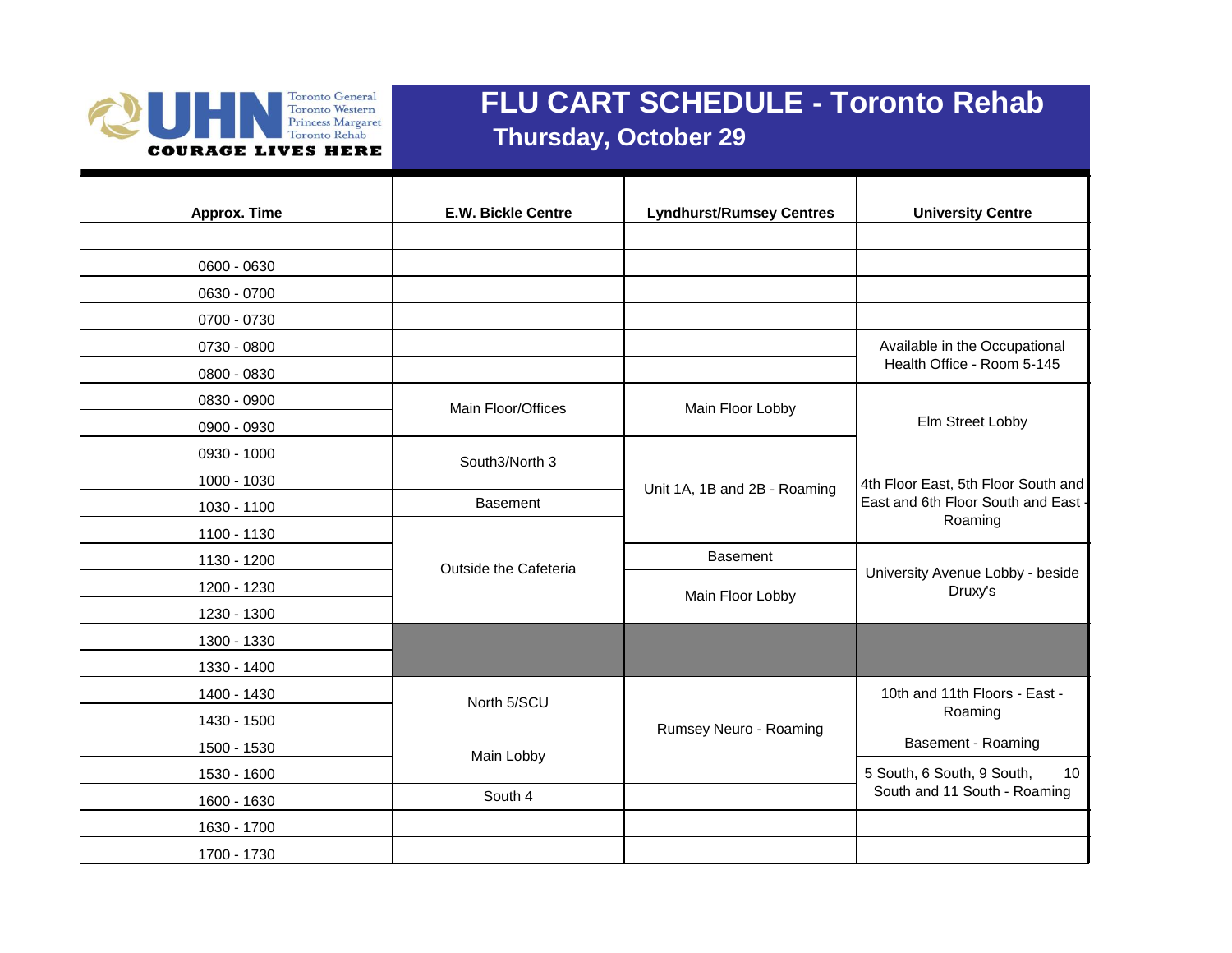

## **FLU CART SCHEDULE - Toronto Rehab Friday, October 30**

| Approx. Time | <b>E.W. Bickle Centre</b> | <b>Lyndhurst/Rumsey Centres</b> | <b>University Centre</b>                                                              |
|--------------|---------------------------|---------------------------------|---------------------------------------------------------------------------------------|
|              |                           |                                 |                                                                                       |
| 0600 - 0630  |                           |                                 |                                                                                       |
| 0630 - 0700  |                           |                                 |                                                                                       |
| 0700 - 0730  |                           |                                 |                                                                                       |
| 0730 - 0800  |                           |                                 | Available in the Occupational                                                         |
| 0800 - 0830  |                           |                                 | Health Office - Room 5-145                                                            |
| 0830 - 0900  | Main Floor/Offices        | Main Floor Lobby                |                                                                                       |
| 0900 - 0930  |                           |                                 | Elm Street Lobby                                                                      |
| 0930 - 1000  | South3/North 3            | Unit 1A, 1B and 2B - Roaming    | 4th Floor East, 5th Floor South and<br>East and 6th Floor South and East -<br>Roaming |
| 1000 - 1030  |                           |                                 |                                                                                       |
| 1030 - 1100  | <b>Basement</b>           |                                 |                                                                                       |
| 1100 - 1130  | Outside the Cafeteria     |                                 |                                                                                       |
| 1130 - 1200  |                           | <b>Basement</b>                 |                                                                                       |
| 1200 - 1230  |                           | Main Floor Lobby                | University Avenue Lobby - beside<br>Druxy's                                           |
| 1230 - 1300  |                           |                                 |                                                                                       |
| 1300 - 1330  |                           |                                 |                                                                                       |
| 1330 - 1400  |                           |                                 |                                                                                       |
| 1400 - 1430  | North 5/SCU               | Unit 1A, 1B and 2B - Roaming    | 10th and 11th Floors - East -                                                         |
| 1430 - 1500  |                           |                                 | Roaming                                                                               |
| 1500 - 1530  | Main Lobby                | Main Floor Lobby                | Basement - Roaming                                                                    |
| 1530 - 1600  |                           |                                 | 10<br>5 South, 6 South, 9 South,                                                      |
| 1600 - 1630  | South 4                   |                                 | South and 11 South - Roaming                                                          |
| 1630 - 1700  |                           |                                 |                                                                                       |
| 1700 - 1730  |                           |                                 |                                                                                       |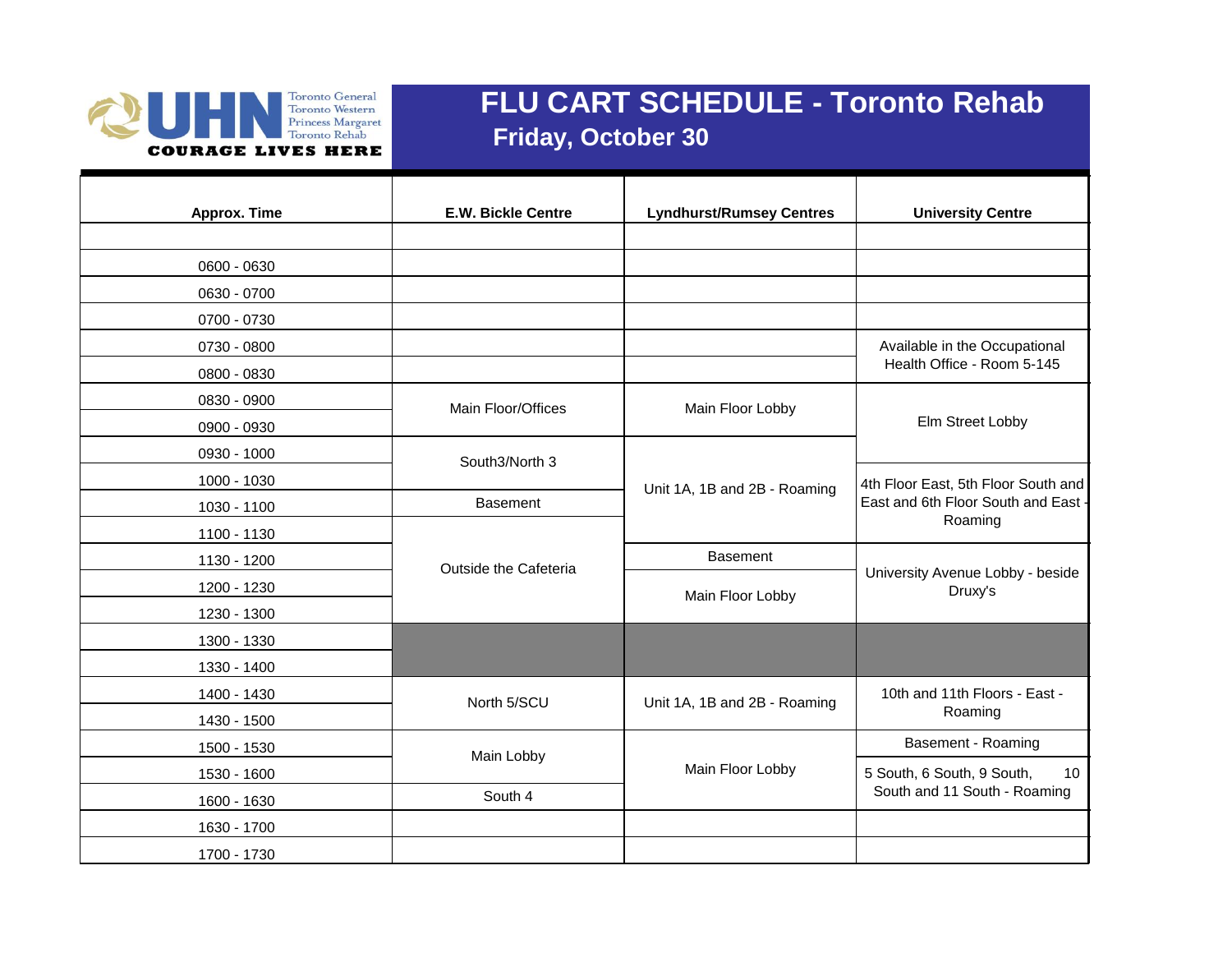

## **FLU CART SCHEDULE - Toronto Rehab Monday, November 2**

| <b>Approx. Time</b> | <b>E.W. Bickle Centre</b> | <b>Lyndhurst/Rumsey Centres</b> | <b>University Centre</b>                    |
|---------------------|---------------------------|---------------------------------|---------------------------------------------|
|                     |                           |                                 |                                             |
| 0600 - 0630         |                           |                                 |                                             |
| 0630 - 0700         |                           |                                 |                                             |
| 0700 - 0730         |                           |                                 |                                             |
| 0730 - 0800         |                           |                                 | Available in the Occupational               |
| 0800 - 0830         |                           |                                 | Health Office - Room 5-145                  |
| 0830 - 0900         | Main Floor/Offices        |                                 |                                             |
| 0900 - 0930         |                           |                                 | Elm Street Lobby                            |
| 0930 - 1000         | South3/North 3            |                                 |                                             |
| 1000 - 1030         |                           |                                 | 4th Floor East, 5th Floor South and         |
| 1030 - 1100         | <b>Basement</b>           |                                 | East and 6th Floor South and East           |
| 1100 - 1130         |                           |                                 | Roaming                                     |
| 1130 - 1200         | Outside the Cafeteria     |                                 |                                             |
| 1200 - 1230         |                           | <b>MAIN FLOOR LOBBY</b>         | University Avenue Lobby - beside<br>Druxy's |
| 1230 - 1300         |                           |                                 |                                             |
| 1300 - 1330         |                           |                                 |                                             |
| 1330 - 1400         |                           | ROAMING ON ALL FLOORS           |                                             |
| 1400 - 1430         | North 5/SCU               |                                 | 10th and 11th Floors - East -               |
| 1430 - 1500         |                           |                                 | Roaming                                     |
| 1500 - 1530         | Main Lobby                | MAIN FLOOR LOBBY                | Basement - Roaming                          |
| 1530 - 1600         |                           |                                 | 5 South, 6 South, 9 South,<br>10            |
| 1600 - 1630         | South 4                   |                                 | South and 11 South - Roaming                |
| 1630 - 1700         |                           |                                 |                                             |
| 1700 - 1730         |                           |                                 |                                             |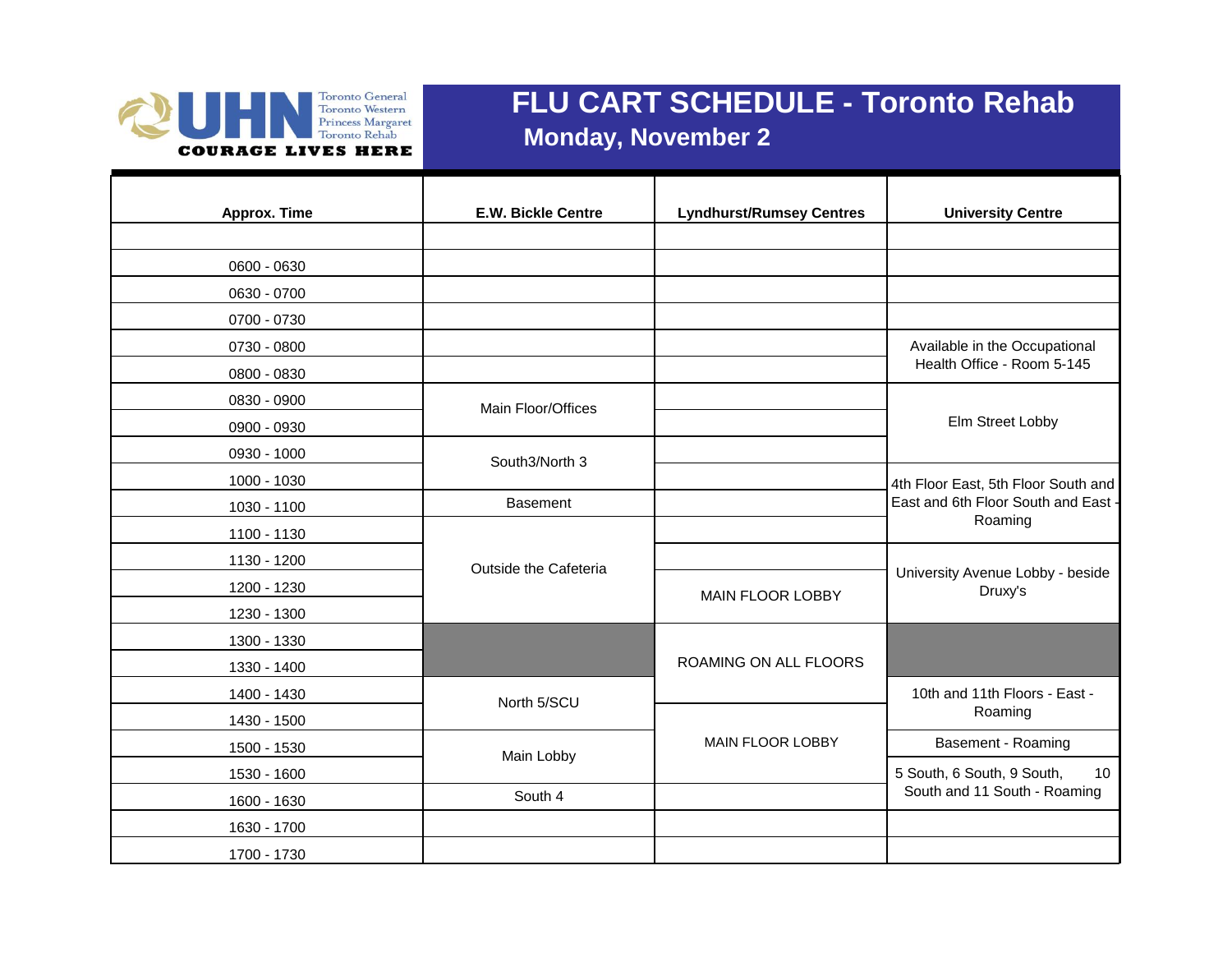

## **FLU CART SCHEDULE - Toronto Rehab Tuesday, November 3**

| Approx. Time | <b>E.W. Bickle Centre</b> | <b>Lyndhurst/Rumsey Centres</b> | <b>University Centre</b>                    |
|--------------|---------------------------|---------------------------------|---------------------------------------------|
|              |                           |                                 |                                             |
| 0600 - 0630  |                           |                                 |                                             |
| 0630 - 0700  |                           |                                 |                                             |
| 0700 - 0730  |                           |                                 |                                             |
| 0730 - 0800  |                           |                                 | Available in the Occupational               |
| 0800 - 0830  |                           |                                 | Health Office - Room 5-145                  |
| 0830 - 0900  | Main Floor/Offices        |                                 |                                             |
| 0900 - 0930  |                           |                                 | Elm Street Lobby                            |
| 0930 - 1000  | South3/North 3            |                                 |                                             |
| 1000 - 1030  |                           |                                 | 4th Floor East, 5th Floor South and         |
| 1030 - 1100  | <b>Basement</b>           |                                 | East and 6th Floor South and East           |
| 1100 - 1130  |                           |                                 | Roaming                                     |
| 1130 - 1200  | Outside the Cafeteria     |                                 |                                             |
| 1200 - 1230  |                           | <b>MAIN FLOOR LOBBY</b>         | University Avenue Lobby - beside<br>Druxy's |
| 1230 - 1300  |                           |                                 |                                             |
| 1300 - 1330  |                           | <b>ROAMING - RUMSEY</b>         |                                             |
| 1330 - 1400  |                           | NEURO/CARDIAC                   |                                             |
| 1400 - 1430  | North 5/SCU               |                                 | 10th and 11th Floors - East -               |
| 1430 - 1500  |                           |                                 | Roaming                                     |
| 1500 - 1530  | Main Lobby                | <b>MAIN FLOOR LOBBY</b>         | Basement - Roaming                          |
| 1530 - 1600  |                           |                                 | 5 South, 6 South, 9 South,<br>10            |
| 1600 - 1630  | South 4                   |                                 | South and 11 South - Roaming                |
| 1630 - 1700  |                           |                                 |                                             |
| 1700 - 1730  |                           |                                 |                                             |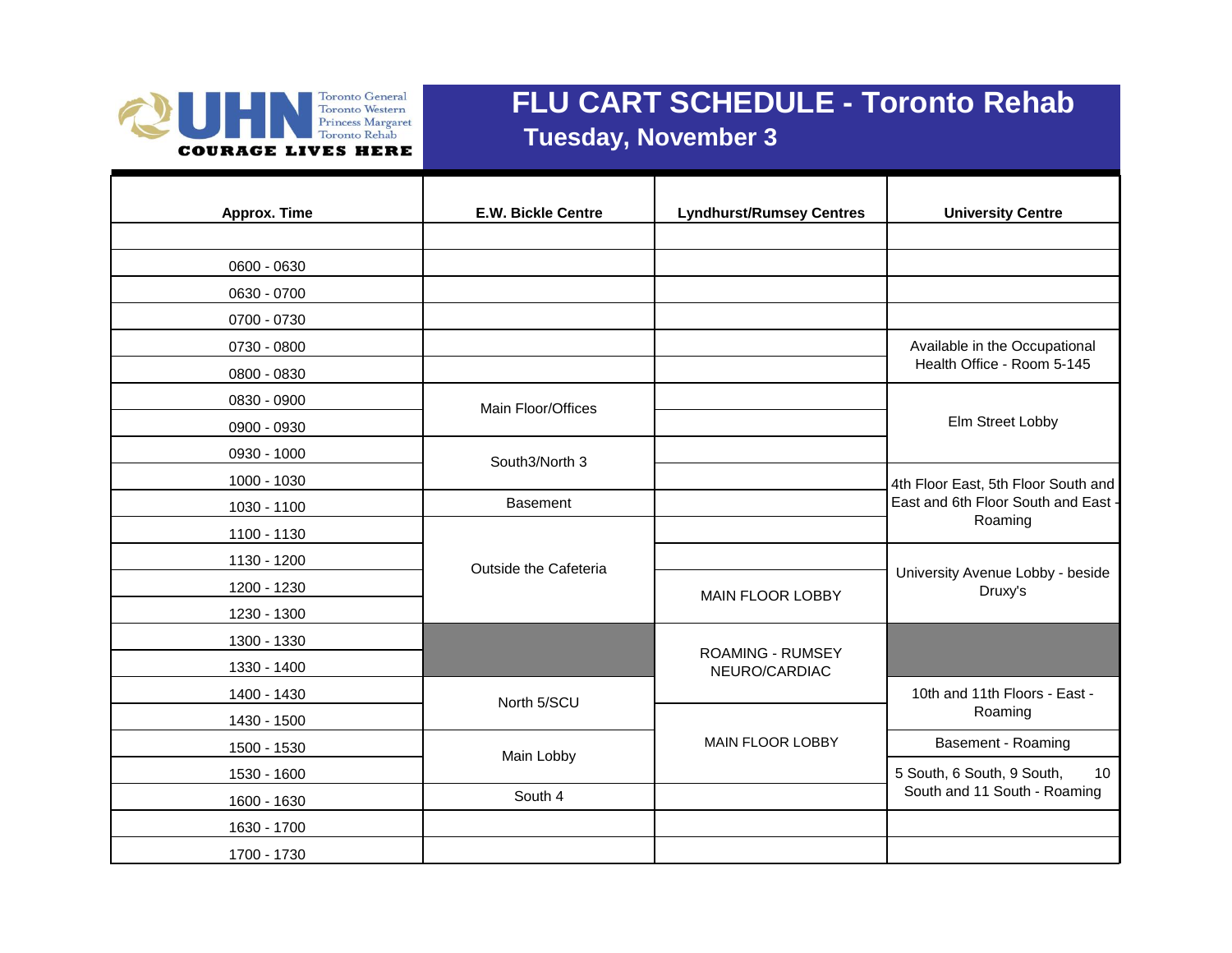

### **FLU CART SCHEDULE - Toronto Rehab Wednesday, November 4**

**Approx. Time E.W. Bickle Centre Lyndhurst/Rumsey Centres University Centre** 0600 - 0630 0630 - 0700 0700 - 0730 0730 - 0800 0800 - 0830 0830 - 0900 0900 - 0930 0930 - 1000 1000 - 1030 1030 - 1100 **Basement** 1100 - 1130 1130 - 1200 1200 - 1230 1230 - 1300 1300 - 1330 1330 - 1400 1400 - 1430 1430 - 1500 1500 - 1530 **Basement - Roaming** MAIN FLOOR LOBBY **Basement - Roaming** 1530 - 1600 1600 - 1630 **South 4** 1630 - 1700 1700 - 1730 North 5/SCU **10th and 11th Floors - East -**Roaming Main Lobby 5 South, 6 South, 9 South, 10 South and 11 South - Roaming ROAMING ON ALL FLOORS MAIN FLOOR LOBBY Outside the Cafeteria **Exercise Service Contract Contract Contract Contract Contract Contract Contract Contract Contract Contract Contract Contract Contract Contract Contract Contract Contract Contract Contract Contract Co** MAIN FLOOR LOBBY **Druxy's** Available in the Occupational Health Office - Room 5-145 Main Floor/Offices Elm Street Lobby South3/North 3 4th Floor East, 5th Floor South and East and 6th Floor South and East - Roaming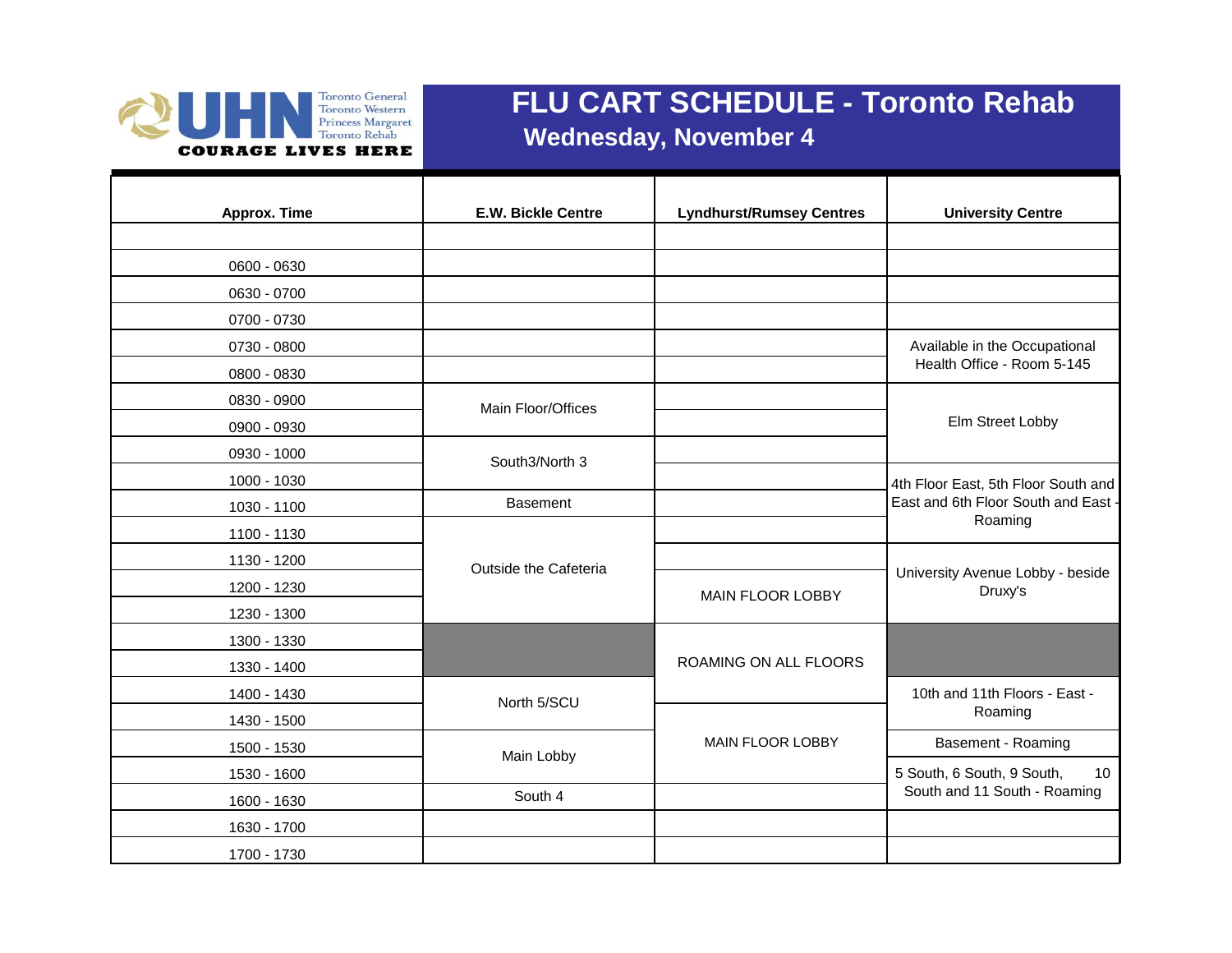

## **FLU CART SCHEDULE - Toronto Rehab Thursday, November 5**

| <b>Approx. Time</b> | <b>E.W. Bickle Centre</b> | <b>Lyndhurst/Rumsey Centres</b>          | <b>University Centre</b>                    |
|---------------------|---------------------------|------------------------------------------|---------------------------------------------|
|                     |                           |                                          |                                             |
| 0600 - 0630         |                           |                                          |                                             |
| 0630 - 0700         |                           |                                          |                                             |
| 0700 - 0730         |                           |                                          |                                             |
| 0730 - 0800         |                           |                                          | Available in the Occupational               |
| 0800 - 0830         |                           |                                          | Health Office - Room 5-145                  |
| 0830 - 0900         | Main Floor/Offices        |                                          |                                             |
| 0900 - 0930         |                           |                                          | Elm Street Lobby                            |
| 0930 - 1000         | South3/North 3            |                                          |                                             |
| 1000 - 1030         |                           |                                          | 4th Floor East, 5th Floor South and         |
| 1030 - 1100         | <b>Basement</b>           |                                          | East and 6th Floor South and East -         |
| 1100 - 1130         |                           |                                          | Roaming                                     |
| 1130 - 1200         | Outside the Cafeteria     |                                          |                                             |
| 1200 - 1230         |                           | <b>MAIN FLOOR LOBBY</b>                  | University Avenue Lobby - beside<br>Druxy's |
| 1230 - 1300         |                           |                                          |                                             |
| 1300 - 1330         |                           |                                          |                                             |
| 1330 - 1400         |                           | <b>ROAMING - RUMSEY</b><br>NEURO/CARDIAC |                                             |
| 1400 - 1430         | North 5/SCU               |                                          | 10th and 11th Floors - East -               |
| 1430 - 1500         |                           |                                          | Roaming                                     |
| 1500 - 1530         | Main Lobby                | <b>MAIN FLOOR LOBBY</b>                  | Basement - Roaming                          |
| 1530 - 1600         |                           |                                          | 5 South, 6 South, 9 South,<br>10            |
| 1600 - 1630         | South 4                   |                                          | South and 11 South - Roaming                |
| 1630 - 1700         |                           |                                          |                                             |
| 1700 - 1730         |                           |                                          |                                             |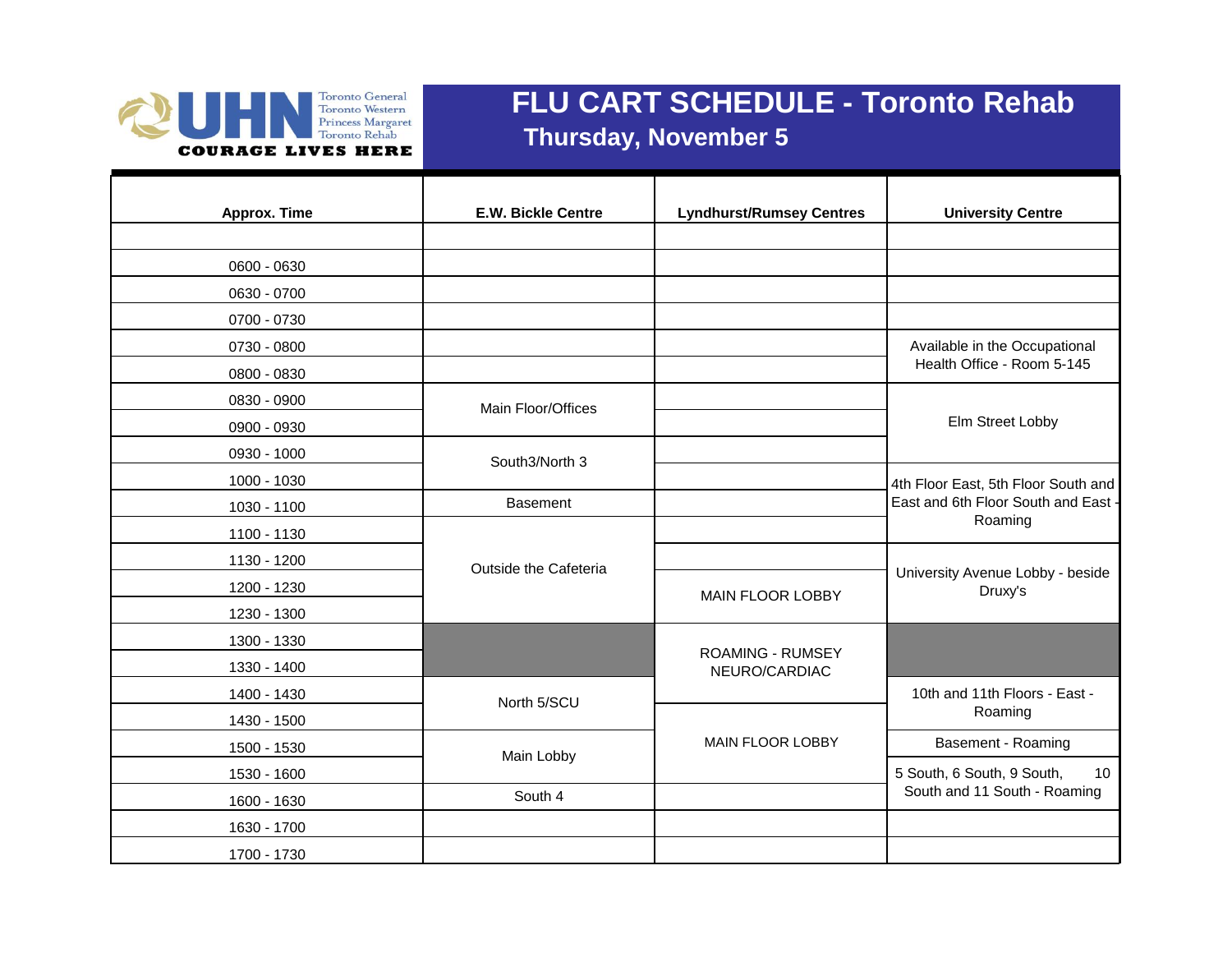

## **FLU CART SCHEDULE - Toronto Rehab Friday, November 6**

| Approx. Time | <b>E.W. Bickle Centre</b> | <b>Lyndhurst/Rumsey Centres</b> | <b>University Centre</b>                                    |
|--------------|---------------------------|---------------------------------|-------------------------------------------------------------|
| 0600 - 0630  |                           |                                 |                                                             |
|              |                           |                                 |                                                             |
| 0630 - 0700  |                           |                                 |                                                             |
| 0700 - 0730  |                           |                                 |                                                             |
| 0730 - 0800  |                           |                                 | Available in the Occupational<br>Health Office - Room 5-145 |
| 0800 - 0830  |                           |                                 |                                                             |
| 0830 - 0900  | Main Floor/Offices        |                                 |                                                             |
| 0900 - 0930  |                           |                                 | Elm Street Lobby                                            |
| 0930 - 1000  | South3/North 3            |                                 |                                                             |
| 1000 - 1030  |                           |                                 | 4th Floor East, 5th Floor South and                         |
| 1030 - 1100  | <b>Basement</b>           |                                 | East and 6th Floor South and East -                         |
| 1100 - 1130  |                           |                                 | Roaming                                                     |
| 1130 - 1200  | Outside the Cafeteria     |                                 |                                                             |
| 1200 - 1230  |                           | Main Floor Lobby                | University Avenue Lobby - beside<br>Druxy's                 |
| 1230 - 1300  |                           |                                 |                                                             |
| 1300 - 1330  |                           |                                 |                                                             |
| 1330 - 1400  |                           | ROAMING ON ALL FLOORS           |                                                             |
| 1400 - 1430  | North 5/SCU               |                                 | 10th and 11th Floors - East -                               |
| 1430 - 1500  |                           |                                 | Roaming                                                     |
| 1500 - 1530  | Main Lobby                | MAIN FLOOR LOBBY                | Basement - Roaming                                          |
| 1530 - 1600  |                           |                                 | 5 South, 6 South, 9 South,<br>10                            |
| 1600 - 1630  | South 4                   |                                 | South and 11 South - Roaming                                |
| 1630 - 1700  |                           |                                 |                                                             |
| 1700 - 1730  |                           |                                 |                                                             |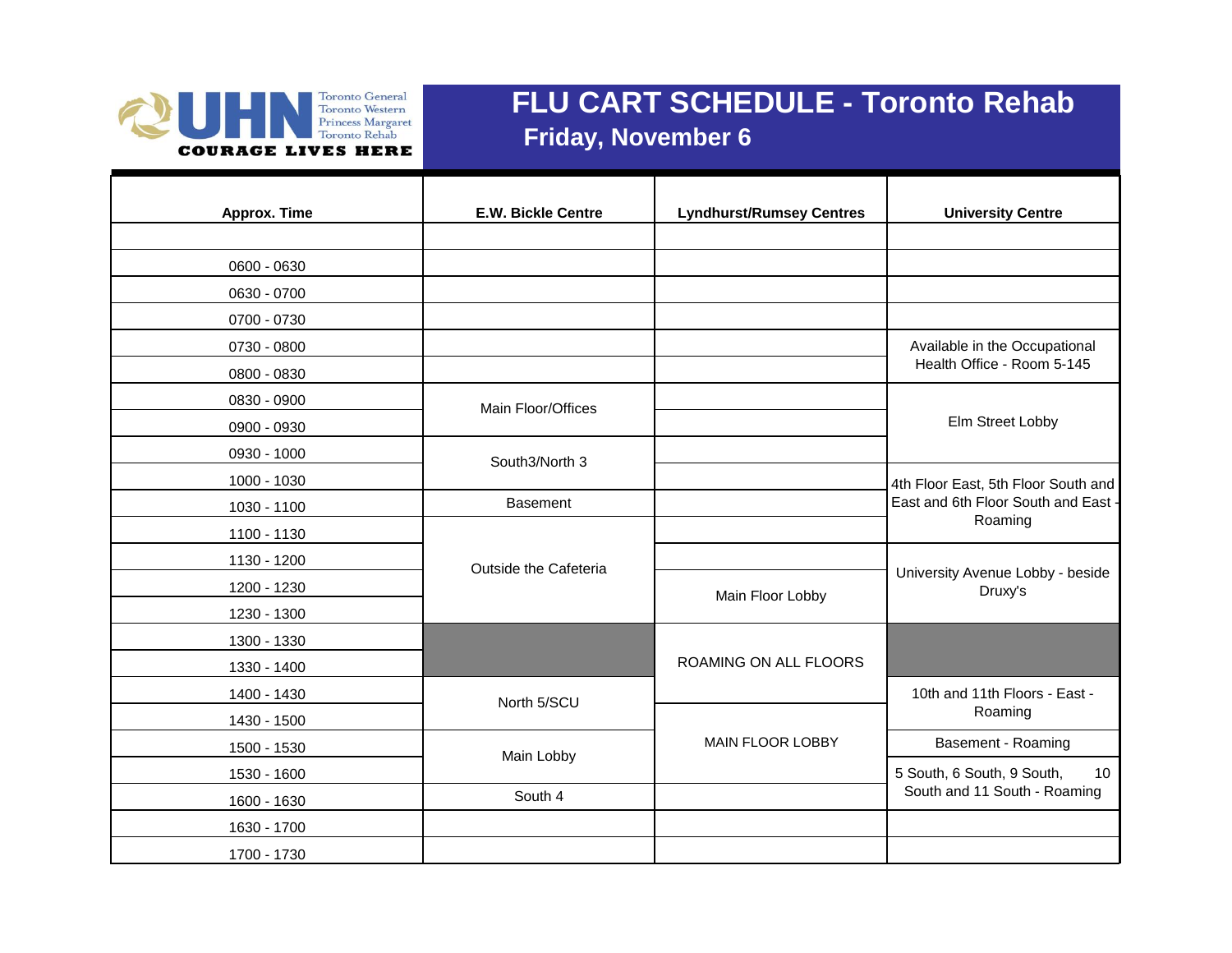

## **FLU CART SCHEDULE - Toronto Rehab Monday, November 9**

| Approx. Time | <b>E.W. Bickle Centre</b> | <b>Lyndhurst/Rumsey Centres</b> | <b>University Centre</b>                    |
|--------------|---------------------------|---------------------------------|---------------------------------------------|
|              |                           |                                 |                                             |
| 0600 - 0630  |                           |                                 |                                             |
| 0630 - 0700  |                           |                                 |                                             |
| 0700 - 0730  |                           |                                 |                                             |
| 0730 - 0800  |                           |                                 | Available in the Occupational               |
| 0800 - 0830  |                           |                                 | Health Office - Room 5-145                  |
| 0830 - 0900  | Main Floor/Offices        |                                 |                                             |
| 0900 - 0930  |                           |                                 | Elm Street Lobby                            |
| 0930 - 1000  | South3/North 3            |                                 |                                             |
| 1000 - 1030  |                           |                                 | 4th Floor East, 5th Floor South and         |
| 1030 - 1100  | <b>Basement</b>           |                                 | East and 6th Floor South and East           |
| 1100 - 1130  |                           |                                 | Roaming                                     |
| 1130 - 1200  | Outside the Cafeteria     |                                 |                                             |
| 1200 - 1230  |                           | Main Floor Lobby                | University Avenue Lobby - beside<br>Druxy's |
| 1230 - 1300  |                           |                                 |                                             |
| 1300 - 1330  |                           |                                 |                                             |
| 1330 - 1400  |                           | ROAMING ON ALL FLOORS           |                                             |
| 1400 - 1430  | North 5/SCU               |                                 | 10th and 11th Floors - East -               |
| 1430 - 1500  |                           |                                 | Roaming                                     |
| 1500 - 1530  | Main Lobby                | MAIN FLOOR LOBBY                | Basement - Roaming                          |
| 1530 - 1600  |                           |                                 | 5 South, 6 South, 9 South,<br>10            |
| 1600 - 1630  | South 4                   |                                 | South and 11 South - Roaming                |
| 1630 - 1700  |                           |                                 |                                             |
| 1700 - 1730  |                           |                                 |                                             |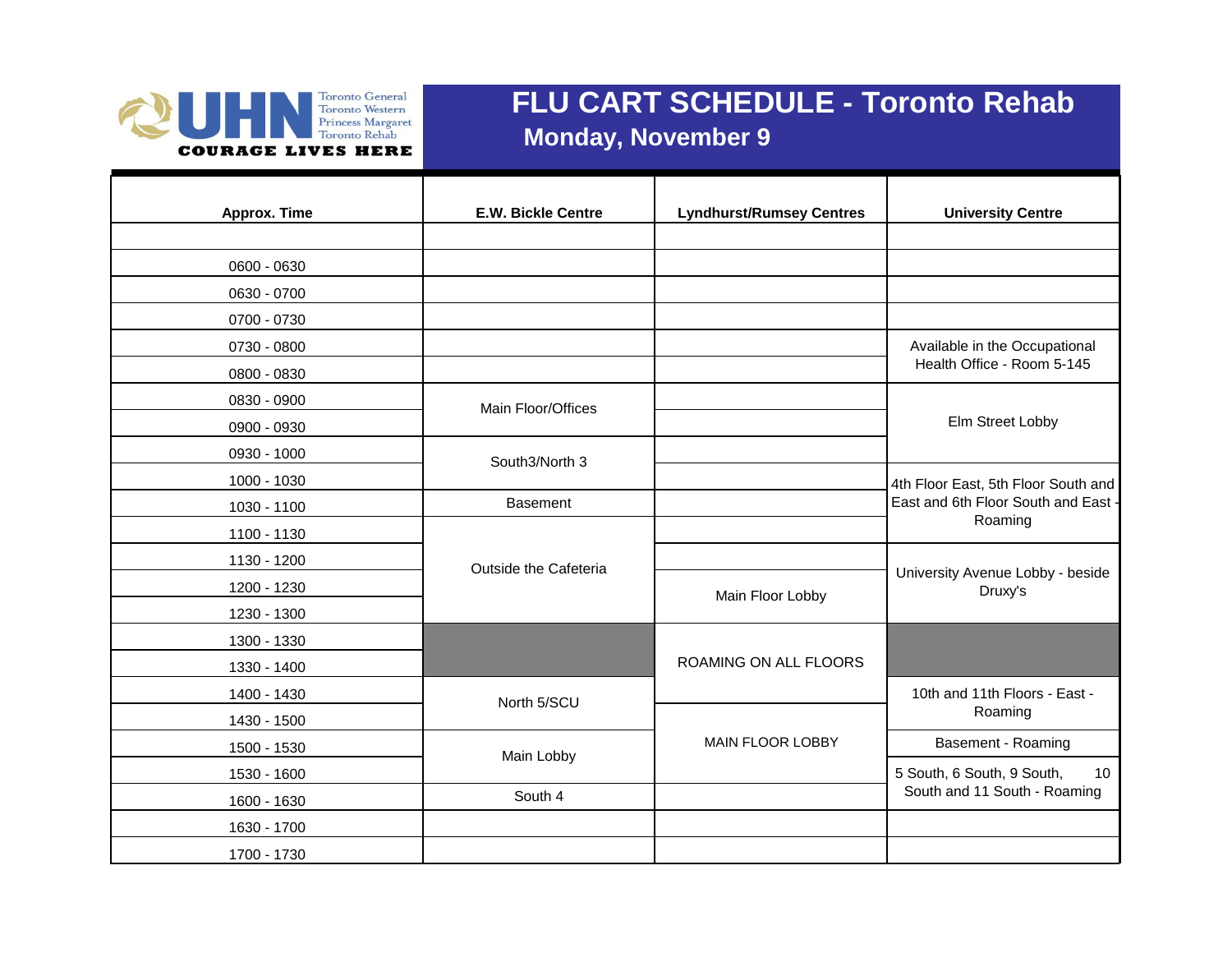

## **FLU CART SCHEDULE - Toronto Rehab Tuesday, November 10**

| Approx. Time | <b>E.W. Bickle Centre</b> | <b>Lyndhurst/Rumsey Centres</b> | <b>University Centre</b>                    |
|--------------|---------------------------|---------------------------------|---------------------------------------------|
|              |                           |                                 |                                             |
| 0600 - 0630  |                           |                                 |                                             |
| 0630 - 0700  |                           |                                 |                                             |
| 0700 - 0730  |                           |                                 |                                             |
| 0730 - 0800  |                           |                                 | Available in the Occupational               |
| 0800 - 0830  |                           |                                 | Health Office - Room 5-145                  |
| 0830 - 0900  | Main Floor/Offices        |                                 |                                             |
| 0900 - 0930  |                           |                                 | Elm Street Lobby                            |
| 0930 - 1000  | South3/North 3            |                                 |                                             |
| 1000 - 1030  |                           |                                 | 4th Floor East, 5th Floor South and         |
| 1030 - 1100  | <b>Basement</b>           |                                 | East and 6th Floor South and East           |
| 1100 - 1130  |                           |                                 | Roaming                                     |
| 1130 - 1200  | Outside the Cafeteria     |                                 |                                             |
| 1200 - 1230  |                           | <b>MAIN FLOOR LOBBY</b>         | University Avenue Lobby - beside<br>Druxy's |
| 1230 - 1300  |                           |                                 |                                             |
| 1300 - 1330  |                           | <b>ROAMING - RUMSEY</b>         |                                             |
| 1330 - 1400  |                           | NEURO/CARDIAC                   |                                             |
| 1400 - 1430  | North 5/SCU               |                                 | 10th and 11th Floors - East -               |
| 1430 - 1500  |                           |                                 | Roaming                                     |
| 1500 - 1530  | Main Lobby                | <b>MAIN FLOOR LOBBY</b>         | Basement - Roaming                          |
| 1530 - 1600  |                           |                                 | 5 South, 6 South, 9 South,<br>10            |
| 1600 - 1630  | South 4                   |                                 | South and 11 South - Roaming                |
| 1630 - 1700  |                           |                                 |                                             |
| 1700 - 1730  |                           |                                 |                                             |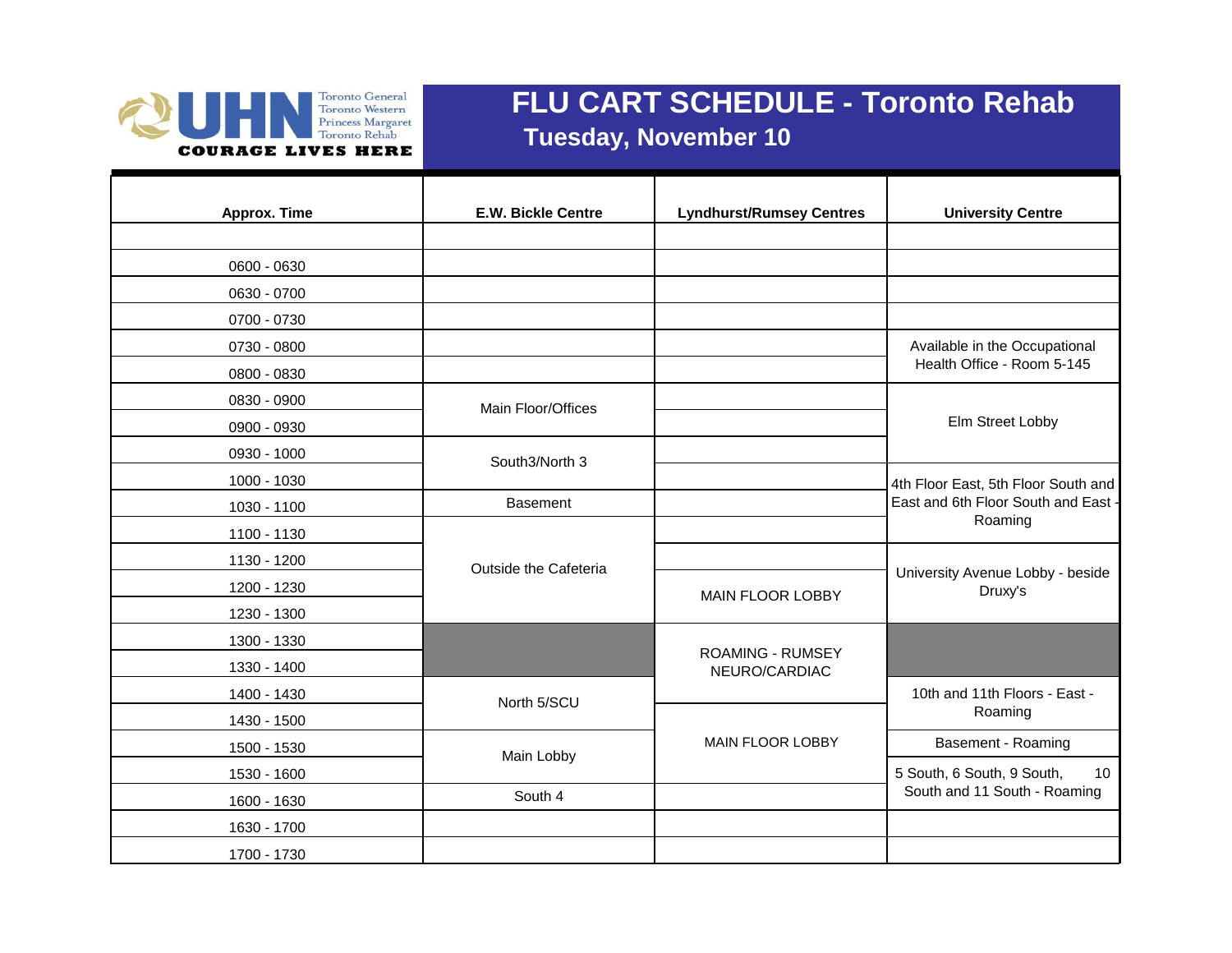

# **FLU CART SCHEDULE - Toronto Rehab Wednesday, November 11**

**THERE WILL BE NO FLU CARTS TRAVELING IN THE HOSPITAL TODAY DUE TO REMEMBRANCE DAY. THE FLU CARTS WILL RESUME ON THURSDAY NOVEMBER 12.**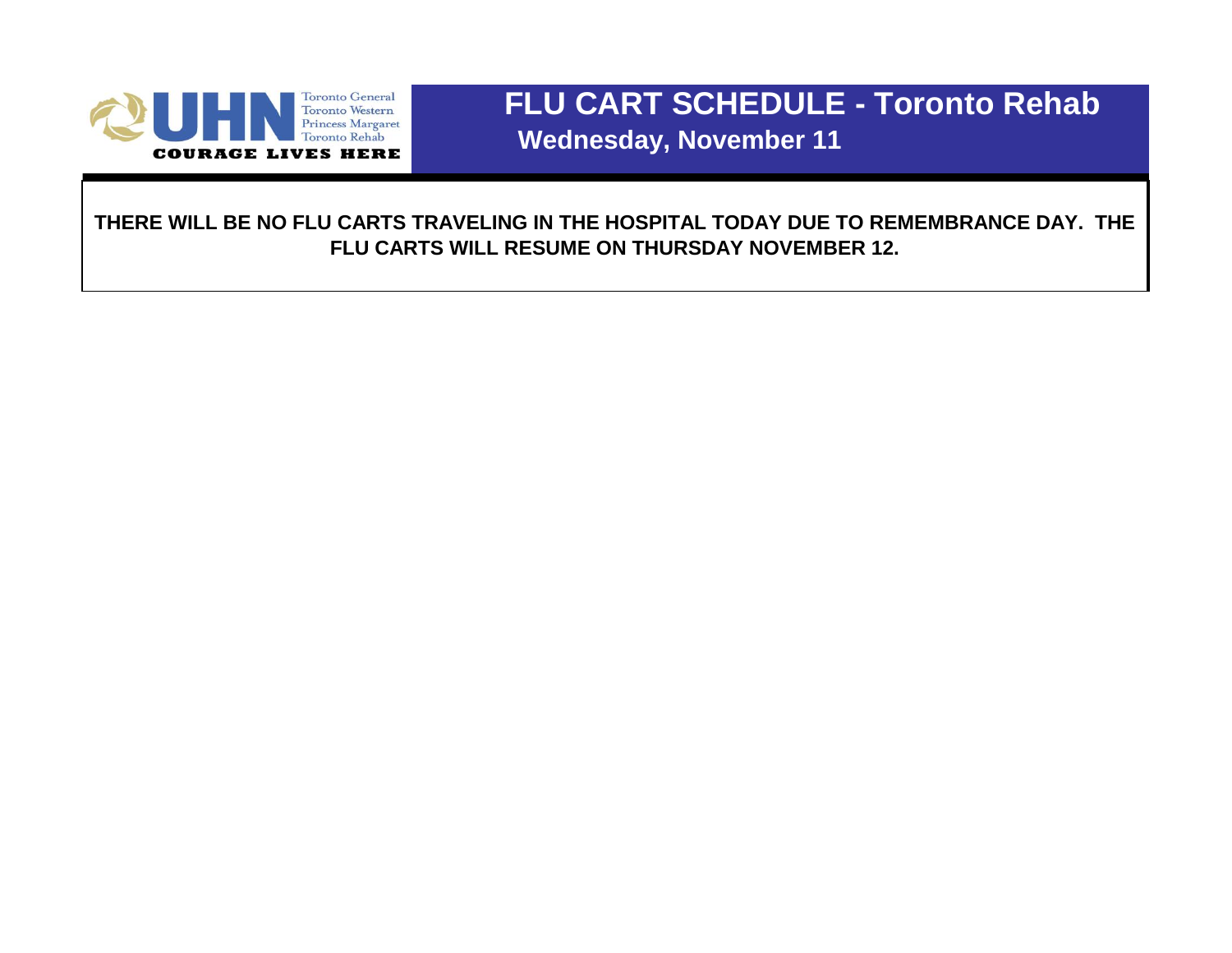

## **FLU CART SCHEDULE - Toronto Rehab Thursday, November 12**

| <b>Approx. Time</b> | <b>E.W. Bickle Centre</b> | <b>Lyndhurst/Rumsey Centres</b>          | <b>University Centre</b>                    |
|---------------------|---------------------------|------------------------------------------|---------------------------------------------|
|                     |                           |                                          |                                             |
| 0600 - 0630         |                           |                                          |                                             |
| 0630 - 0700         |                           |                                          |                                             |
| 0700 - 0730         |                           |                                          |                                             |
| 0730 - 0800         |                           |                                          | Available in the Occupational               |
| 0800 - 0830         |                           |                                          | Health Office - Room 5-145                  |
| 0830 - 0900         | Main Floor/Offices        |                                          |                                             |
| 0900 - 0930         |                           |                                          | Elm Street Lobby                            |
| 0930 - 1000         | South3/North 3            |                                          |                                             |
| 1000 - 1030         |                           |                                          | 4th Floor East, 5th Floor South and         |
| 1030 - 1100         | <b>Basement</b>           |                                          | East and 6th Floor South and East -         |
| 1100 - 1130         |                           |                                          | Roaming                                     |
| 1130 - 1200         | Outside the Cafeteria     |                                          |                                             |
| 1200 - 1230         |                           | <b>MAIN FLOOR LOBBY</b>                  | University Avenue Lobby - beside<br>Druxy's |
| 1230 - 1300         |                           |                                          |                                             |
| 1300 - 1330         |                           |                                          |                                             |
| 1330 - 1400         |                           | <b>ROAMING - RUMSEY</b><br>NEURO/CARDIAC |                                             |
| 1400 - 1430         | North 5/SCU               |                                          | 10th and 11th Floors - East -               |
| 1430 - 1500         |                           |                                          | Roaming                                     |
| 1500 - 1530         | Main Lobby                | <b>MAIN FLOOR LOBBY</b>                  | Basement - Roaming                          |
| 1530 - 1600         |                           |                                          | 5 South, 6 South, 9 South,<br>10            |
| 1600 - 1630         | South 4                   |                                          | South and 11 South - Roaming                |
| 1630 - 1700         |                           |                                          |                                             |
| 1700 - 1730         |                           |                                          |                                             |